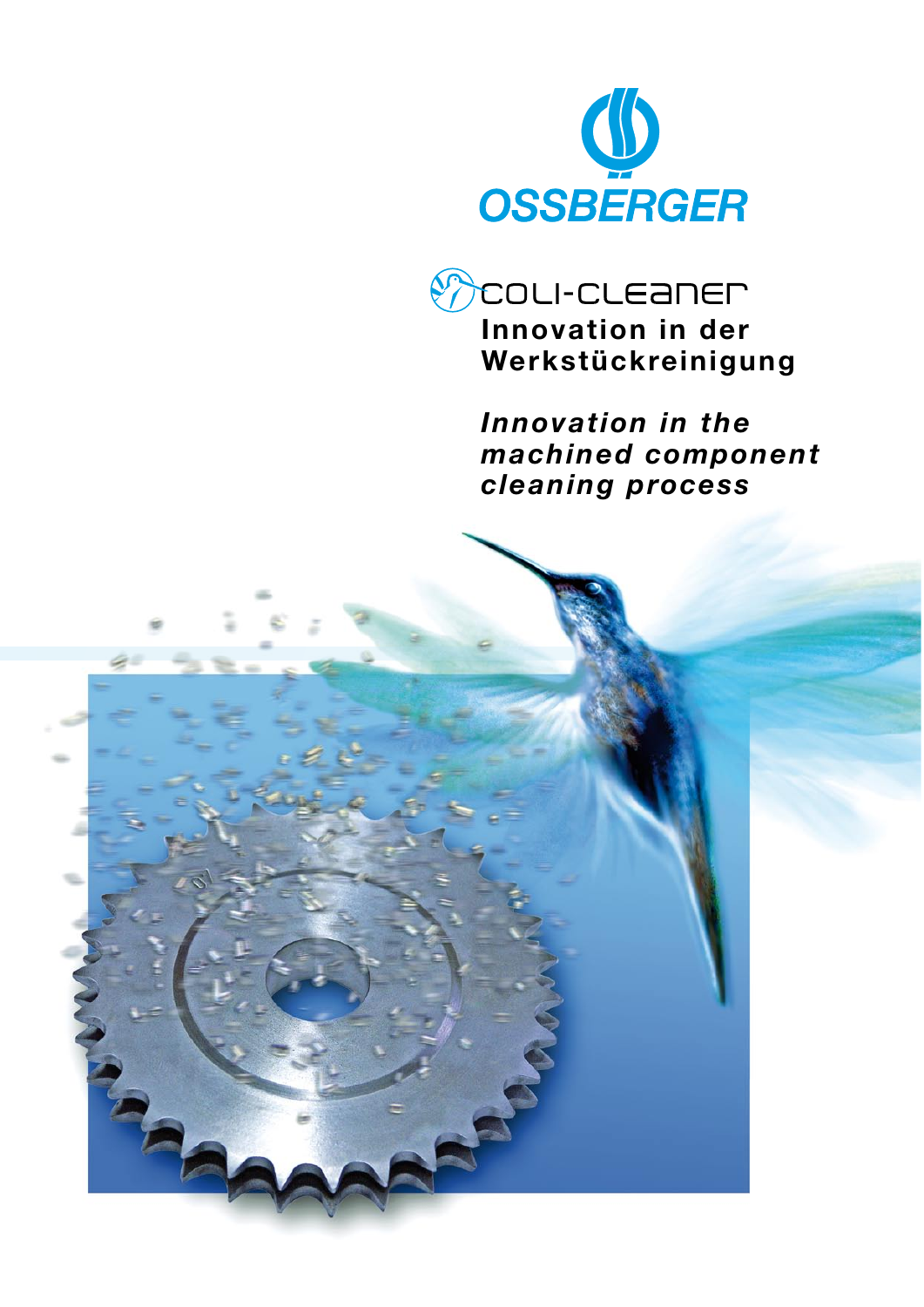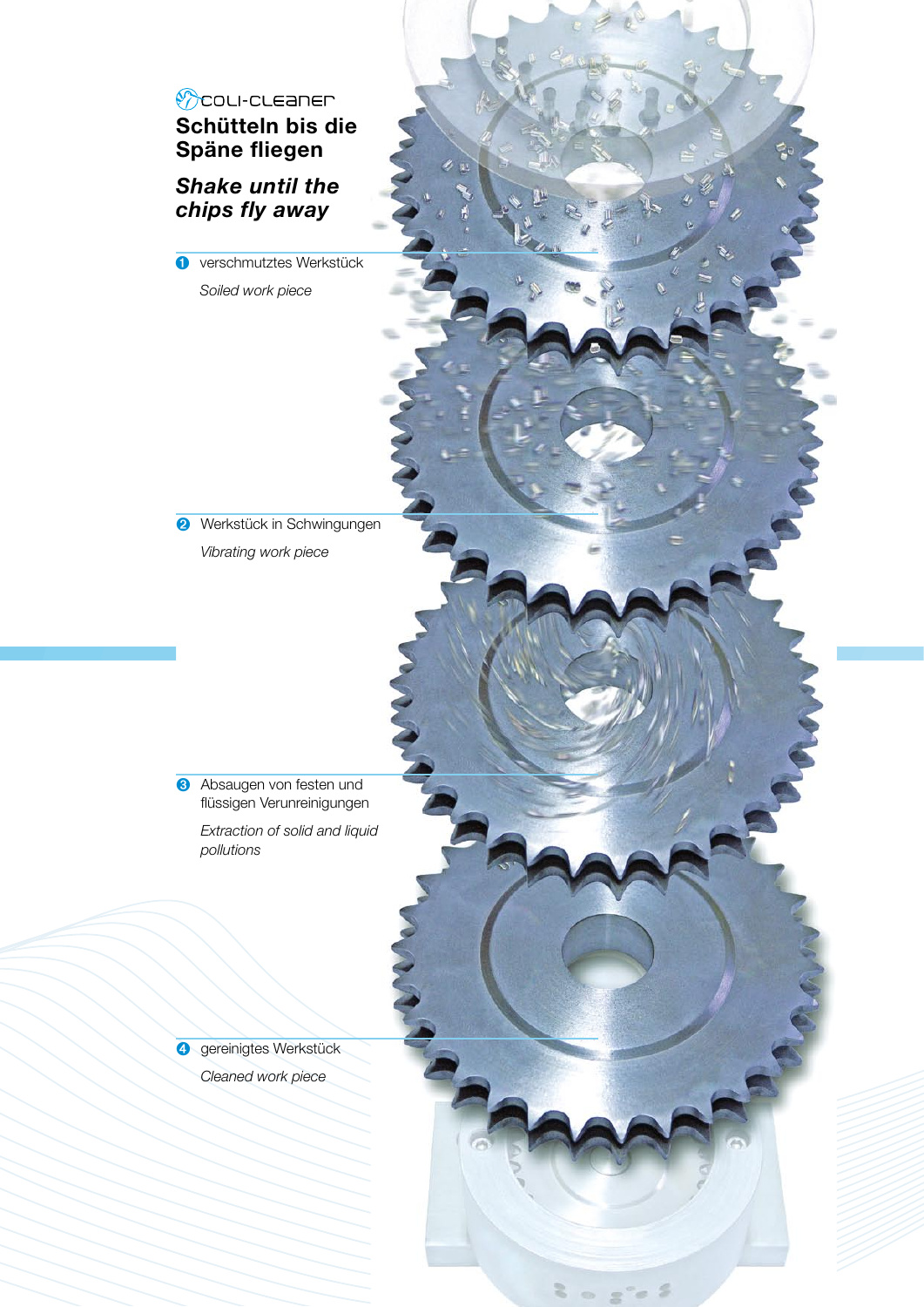## **Sie haben:**

- horrende Kosten für Reinigungsmedien, Löse- mittel, Entsorgung, Energie, Wartung usw.
- immense Ölverschleppung
- platzraubende Zwischenlagerung
- verschmutzte, lange Transportwege

# **Coli-Cleaner kopiert die Natur**

Die Idee liegt in der Natur, wie bei einem Bären oder einem Hund, der aus dem Wasser kommt und sich schüttelt, funktioniert das System des Coli-Cleaners.

Die festen und flüssigen Verunreinigungen werden durch Schwingungen von der Oberfläche des Bauteils abgeschleudert und dann mit geringem Energieaufwand abgesaugt.

Nach dem Vorbild der Natur und dem Motto: "Schütteln bis die Späne fliegen".

## **Der Coli-Cleaner:**

- ein zuverlässiges System mit ständiger Verfügbakeit
- ein System das direkt in den Prozess integriert ist
- arbeitet mit kurzen Taktzeiten
- liefert ein reproduzierbares Reinigungsergebnis
- reduziert Energiekosten
- zur Reinigung ohne Betriebsmittelverbrauch
- für saubere Arbeitsplätze
- steigert die Qualität der Bauteile
- zur Rückgewinnung der Bearbeitungsmedien
- vermeidet Ausschuss
- reinigt absolut chemiefrei
- reduziert Reinigungskosten

#### *Your problems are:*

- *• horrendous costs of cleaning agents, solvents, disposal, energy, maintenance etc.*
- *• Lot of oil/dirt on parts*
- *• intermediate cleaning, that requires much space*
- *• Too much transport of soiled parts*

#### *Coli-Cleaner behaves like nature*

*The idea originates from nature, the functioning of the Coli-Cleaner System is like a bear or dog leaving the water and shaking itself.*

*Solid and liquid pollutants are thrown off the surface of the parts through vibrations and then extracted with low energy consumption, following nature's example and the motto: "Shake until the chips fly away".*

# *The Coli-Cleaner:*

- *• a reliable system that is permanently available*
- *• a system directly integrated into the process*
- *• working with short cycle times*
- *• a reproducible cleaning result is achieved*
- *• for lowering energy costs*
- *• for cleaning without consumption of usual cleaning agents*
- *• for clean workplaces*
- *• improving quality of parts*
- *• recovery of oil*
- *• avoids trash*
- *• cleaning absolutely without chemicals*
- *• reducing the costs of cleaning*

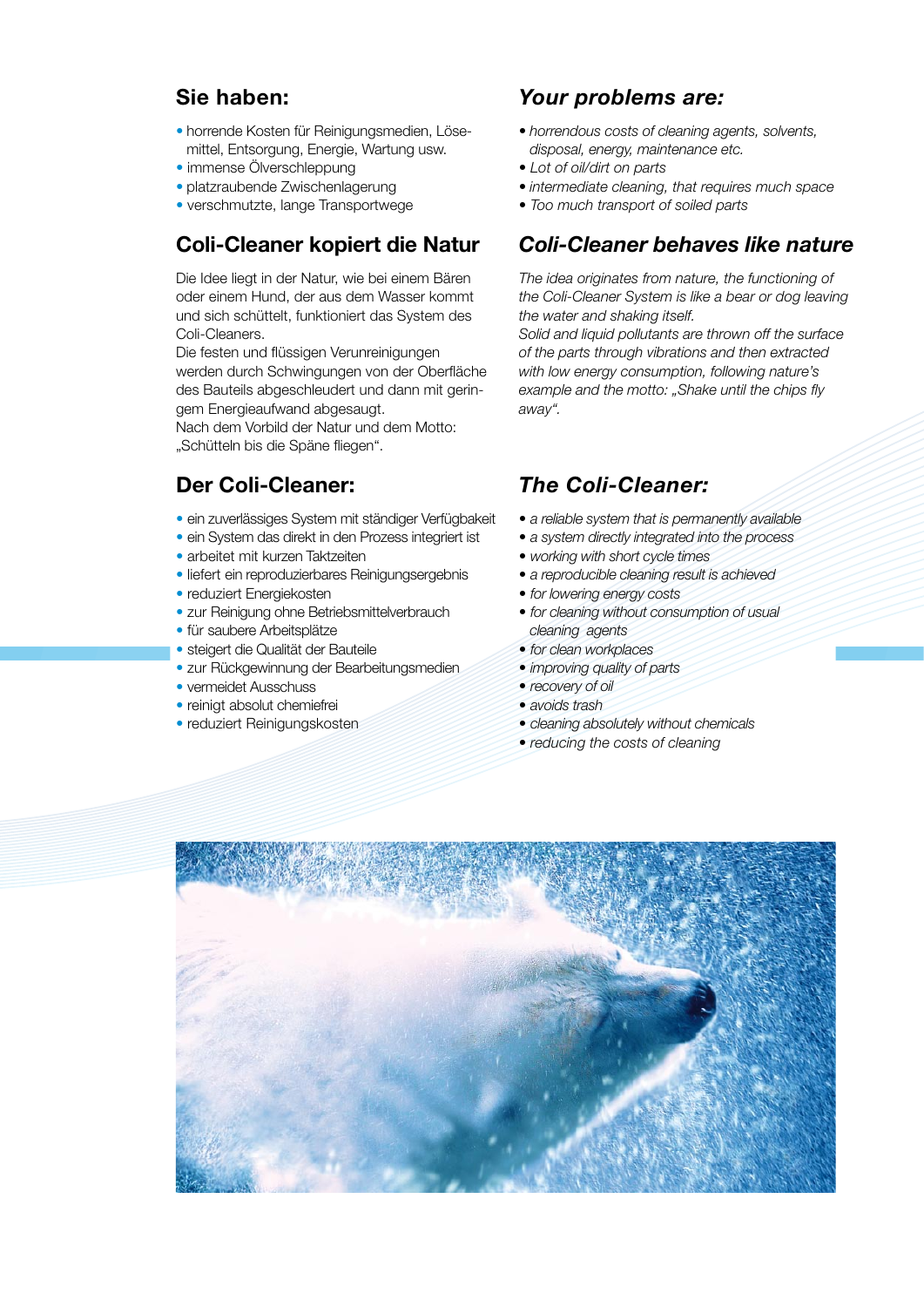

# **Technische Daten**

- **O** Schwingungserzeugung
- **a** Teileaufnahme
- **8** Absaugmodul
- **4** Handling
- **b** Display / Steuerung
- **6** Schaltschrank
- **a** Zu- und Abführbänder

| Anschlusswerte: | elektr. Anschluss 3 / N /        |
|-----------------|----------------------------------|
|                 | PE 50HZ 400 / 230V               |
|                 | elektr. Anschlussleistung 3-6 kW |
| Netzsicherung:  | 3x 16 A (träge)                  |
| Druckluft:      | 6 bar                            |
| Stellfläche:    | ca. 1300 x 1300 mm               |
| Gewicht:        | ca. 1400 kg                      |
|                 |                                  |

# *Technical data*

- ➊ *Vibrator*
- ➋ *Accommodation of parts*
- ➌ *Extraction module*
- ➍ *Handling*
- ➎ *Display*
- ➏ *Switchboard*
- ➐ *Feeding and discharge belts*

| Connection values:   | electrical connection $3/N/$       |
|----------------------|------------------------------------|
|                      | PE 50HZ 400 / 230V                 |
|                      | electrical connection power 3-6 kW |
| Mains fuse:          | 3x 16 A (delayed action fuse)      |
| Compressed air:      | 6 har                              |
| Positioning surface: | appr. 1300 x 1300 mm               |
| Weight:              | appr. 1400 kg                      |
|                      |                                    |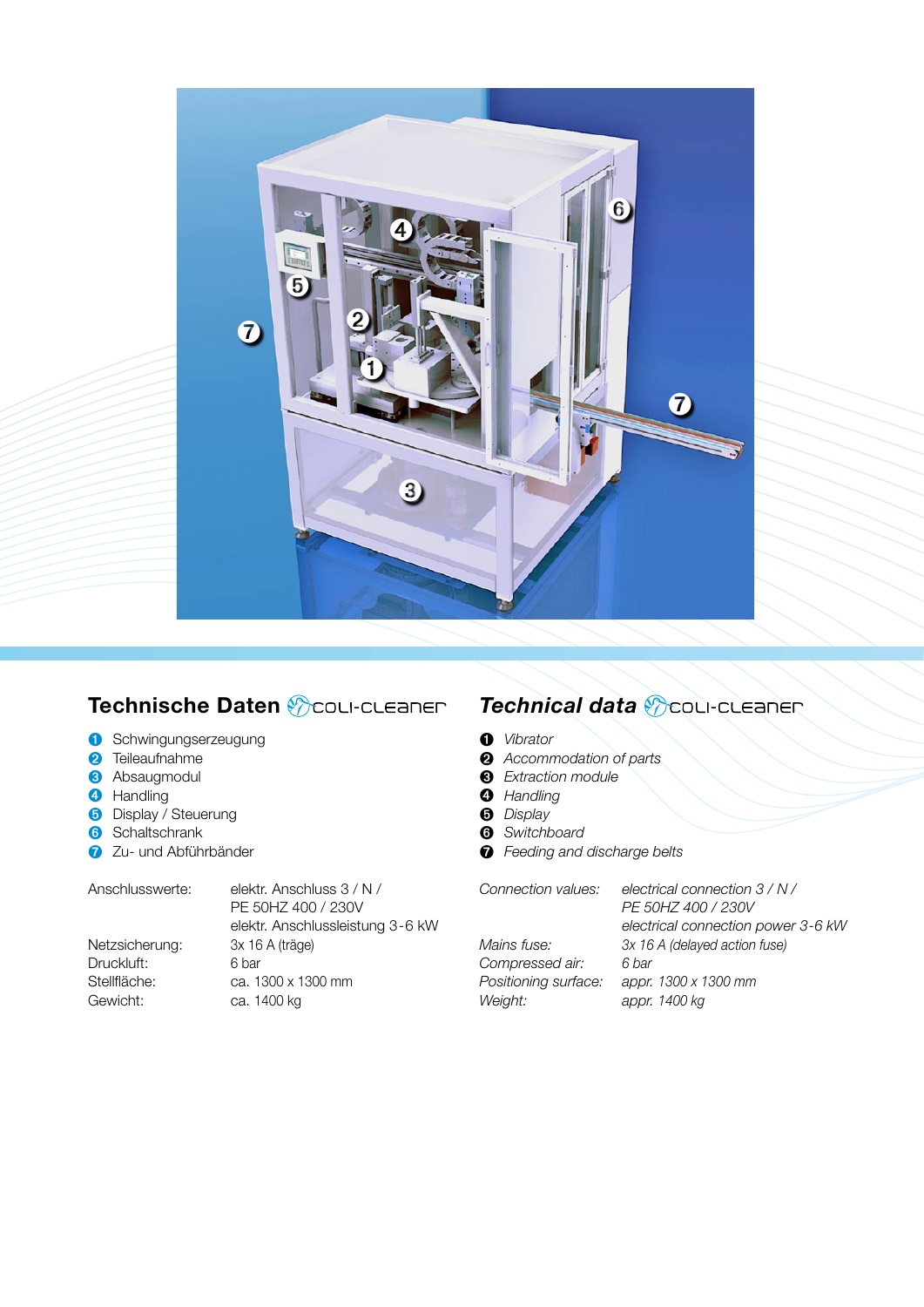# **INPUT OUTPUT OUTPUT** • Förderband *• Conveyor belt*• Pick & Place *• Pick & Place* • Richtschikane *• Directing baffle* • Kistenbunker *• Case bunker* d- $\frac{1}{2}$  $\rightarrow$ • Palettierung *• Palletizing* • Schieber *• Slide* Weitere Optionen: / *Options:* Weitere Optionen: / *Options:* • Sortiereinheit *• Sequenzer* • Rutsche *• Chute* • Förderband *• Conveyor belt* • Speicher *• Storage* • Inline *• Inline* • Werkstückträger *• Workpiece carrier* **Prinzip:** ➎ *Principle:* **O** Input (Beladestation) ➍ ➊ *Input* **O-O** Reinigung<br> **G** Output (En ➋*-*➍ *Cleaning* Output (Entladestation) ➎ *Output* ➌